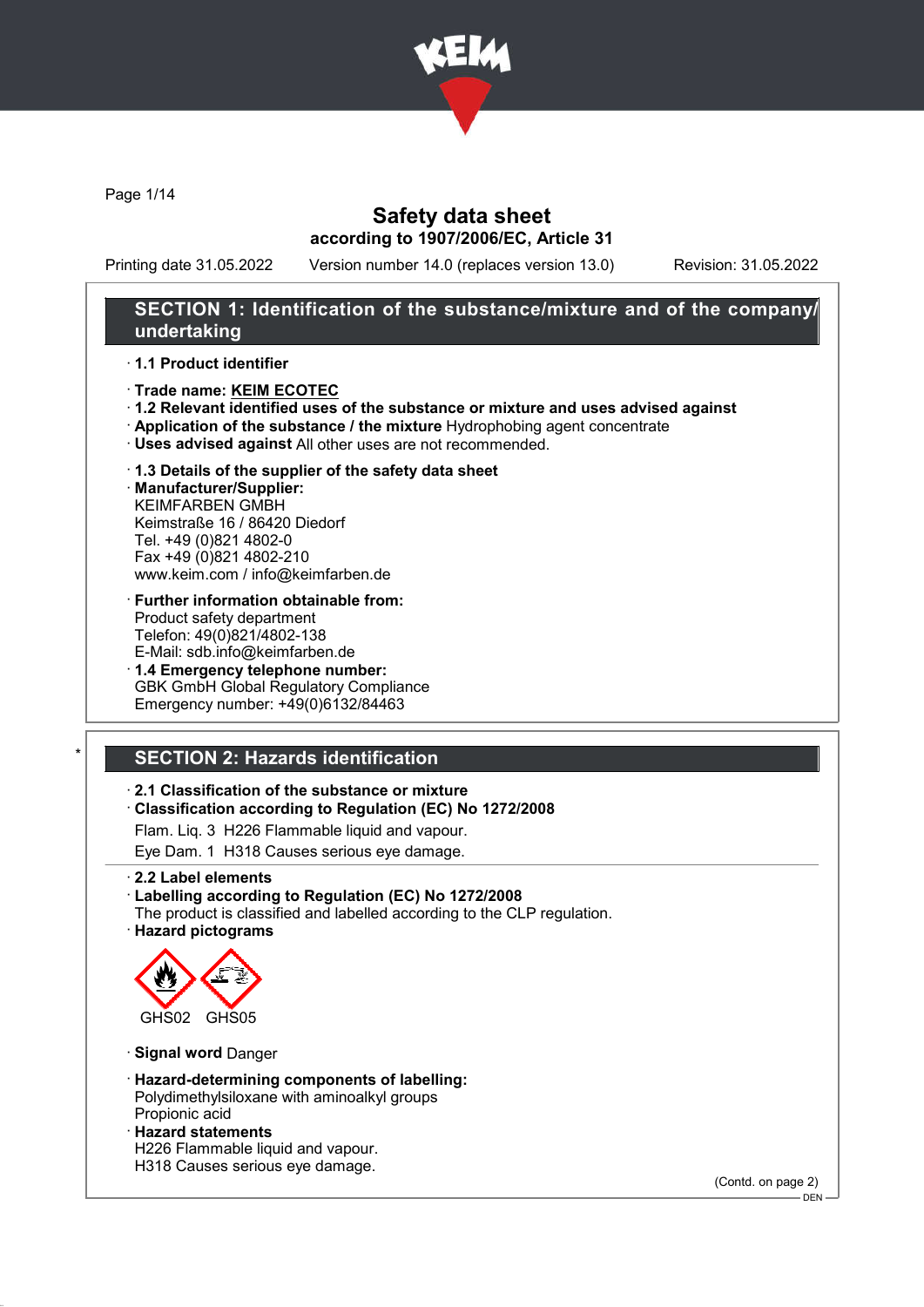

Page 2/14

# Safety data sheet according to 1907/2006/EC, Article 31

Printing date 31.05.2022 Version number 14.0 (replaces version 13.0) Revision: 31.05.2022

#### Trade name: KEIM ECOTEC

|                                                    | · Precautionary statements                                                                                                                         |  |  |
|----------------------------------------------------|----------------------------------------------------------------------------------------------------------------------------------------------------|--|--|
| P <sub>210</sub>                                   | Keep away from heat, hot surfaces, sparks, open flames and other ignition<br>sources. No smoking.                                                  |  |  |
| P <sub>280</sub>                                   | Wear protective gloves/protective clothing/eye protection.                                                                                         |  |  |
| P <sub>260</sub>                                   | Do not breathe mist/vapours/spray.                                                                                                                 |  |  |
| P233                                               | Keep container tightly closed.                                                                                                                     |  |  |
| P <sub>243</sub>                                   | Take action to prevent static discharges.                                                                                                          |  |  |
|                                                    | P305+P351+P338 IF IN EYES: Rinse cautiously with water for several minutes. Remove contact<br>lenses, if present and easy to do. Continue rinsing. |  |  |
| P315                                               | Get immediate medical advice/attention.                                                                                                            |  |  |
| P302+P352                                          | IF ON SKIN: Wash with plenty of soap and water.                                                                                                    |  |  |
| P332+P313                                          | If skin irritation occurs: Get medical advice/attention.                                                                                           |  |  |
| P370+P378                                          | In case of fire: Use CO2, sand, extinguishing powder to extinguish.                                                                                |  |  |
| P403+P235                                          |                                                                                                                                                    |  |  |
|                                                    | Store in a well-ventilated place. Keep cool.                                                                                                       |  |  |
| P <sub>501</sub>                                   | Dispose of contents/container in accordance with regional/national regulations.                                                                    |  |  |
|                                                    | · Results of PBT and vPvB assessment                                                                                                               |  |  |
|                                                    |                                                                                                                                                    |  |  |
|                                                    | 556-67-2 octamethylcyclotetrasiloxane                                                                                                              |  |  |
|                                                    | 541-02-6 2,2,4,4,6,6,8,8,10,10-decamethylcyclopentasiloxane                                                                                        |  |  |
|                                                    |                                                                                                                                                    |  |  |
|                                                    | 556-67-2 octamethylcyclotetrasiloxane                                                                                                              |  |  |
|                                                    | 541-02-6 2,2,4,4,6,6,8,8,10,10-decamethylcyclopentasiloxane                                                                                        |  |  |
|                                                    | Determination of endocrine-disrupting properties                                                                                                   |  |  |
| 2.3 Other hazards<br>$\cdot$ PBT:<br>$\cdot$ vPvB: | 556-67-2 octamethylcyclotetrasiloxane<br>List II, III                                                                                              |  |  |

# SECTION 3: Composition/information on ingredients

· 3.2 Mixtures

· Description: Alkylsilicone resin with alkoxy groups

· Dangerous components: CAS: 35435-21-3 EINECS: 252-558-1 Reg.nr.: 01-2119555666-27- XXXX Alkyltriethoxysilane **Elam.** Liq. 3, H226 >50-<100% (Contd. on page 3) – DEN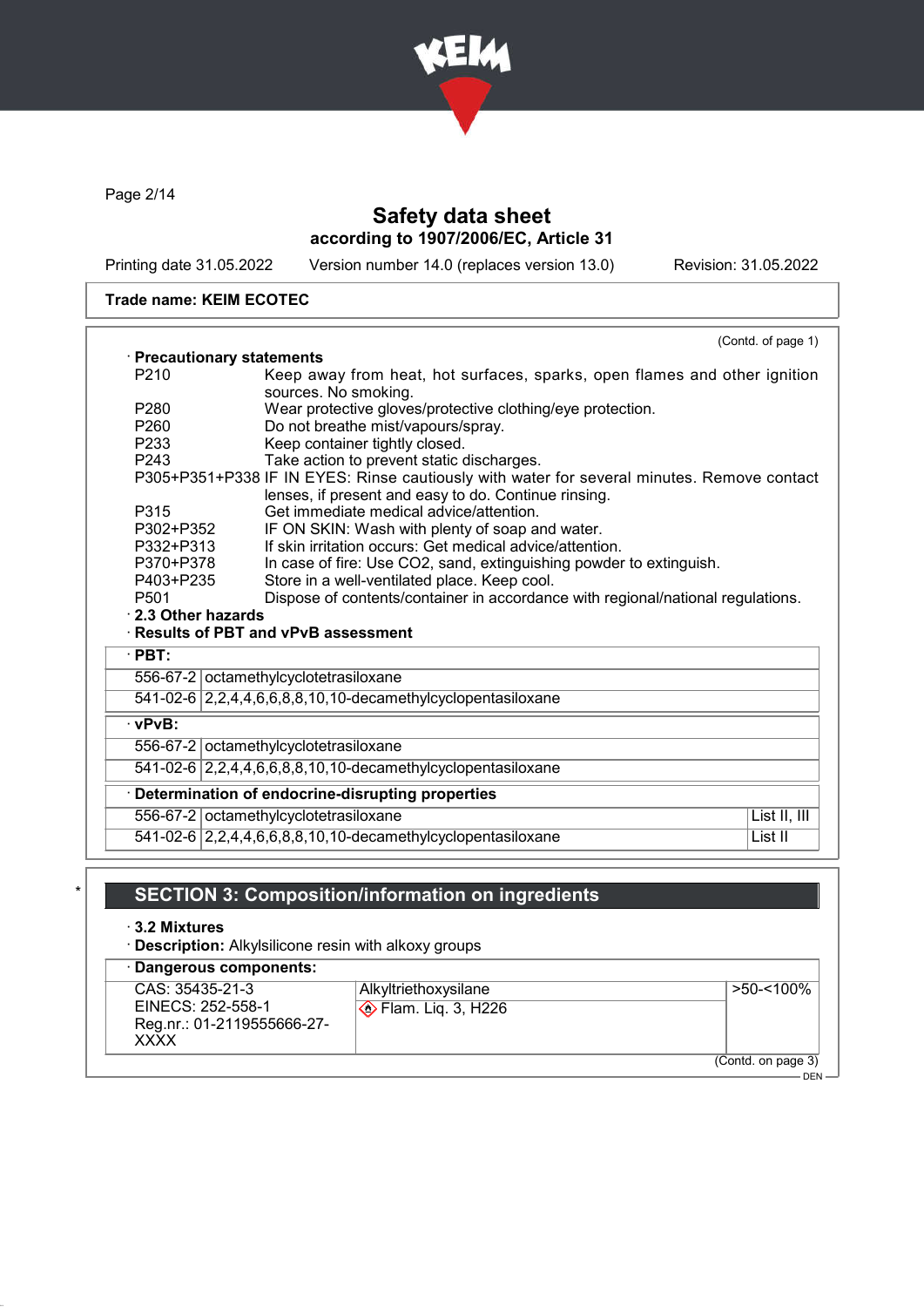

Page 3/14

# Safety data sheet according to 1907/2006/EC, Article 31

Printing date 31.05.2022 Version number 14.0 (replaces version 13.0) Revision: 31.05.2022

#### Trade name: KEIM ECOTEC

|                                                                                              |                                                                                                                                                                                                                                                                                  | (Contd. of page 2) |
|----------------------------------------------------------------------------------------------|----------------------------------------------------------------------------------------------------------------------------------------------------------------------------------------------------------------------------------------------------------------------------------|--------------------|
| CAS: 67923-07-3                                                                              | Polydimethylsiloxane with aminoalkyl groups                                                                                                                                                                                                                                      | $>10 - 20%$        |
| Polymer                                                                                      | Eye Dam. 1, H318; $\diamondsuit$ Skin Irrit. 2, H315                                                                                                                                                                                                                             |                    |
| CAS: 79-09-4<br>EINECS: 201-176-3<br>Index number: 607-089-00-0<br>Reg.nr.: 01-2119486971-24 | Propionic acid<br>♦ Flam. Liq. 3, H226; ♦ Acute Tox. 3, H311;<br>Skin Corr. 1B, H314<br>Specific concentration limits:<br>Skin Corr. 1B; H314: C≥ 25 %<br>Skin Irrit. 2; H315: 10 % $\leq$ C < 25 %<br>Eye Irrit. 2; H319: 10 % $\leq$ C < 25 %<br>STOT SE 3; H335: $C \ge 10$ % | $≥1 - 5%$          |
| CAS: 556-67-2<br>EINECS: 209-136-7<br>Index number: 014-018-00-1                             | octamethylcyclotetrasiloxane<br>Sepr. 2, H361f; ♦ Aquatic \$) Repr. 2, H361f; ♦ Aquatic<br>Chronic 1, H410<br>PBT; vPvB                                                                                                                                                          | $\geq$ 0.1-<0.3%   |
| CAS: 541-02-6                                                                                | 2,2,4,4,6,6,8,8,10,10-decamethylcyclopentasiloxane<br>Non-classified vPvB substance.<br>Non-classified PBT substance.<br>Substance identified as having endocrine disrupting<br>properties (II).                                                                                 | $\geq$ 0.1-<0.3%   |
| · SVHC                                                                                       |                                                                                                                                                                                                                                                                                  |                    |
| 556-67-2 octamethylcyclotetrasiloxane                                                        |                                                                                                                                                                                                                                                                                  |                    |
|                                                                                              | 541-02-6 2,2,4,4,6,6,8,8,10,10-decamethylcyclopentasiloxane                                                                                                                                                                                                                      |                    |

· Additional information: For the wording of the listed hazard phrases refer to section 16.

# SECTION 4: First aid measures

#### · 4.1 Description of first aid measures

#### · General information:

Immediately remove any clothing soiled by the product.

- When seeing the doctor we suggest to present this safety data sheet.
- · After inhalation:
- Supply fresh air; consult doctor in case of complaints.
- In case of unconsciousness place patient stably in side position for transportation.
- · After skin contact:
- Immediately wash with water and soap and rinse thoroughly.
- Do not use solvents or thinners.
- If skin irritation continues, consult a doctor.
- · After eye contact:
- Rinse opened eye for several minutes under running water. Then consult a doctor. · After swallowing:
- Rinse mouth and throat well with water.
- Do not induce vomiting; call for medical help immediately.
- · 4.2 Most important symptoms and effects, both acute and delayed No further relevant information available.

(Contd. on page 4)

 $-$  DEN -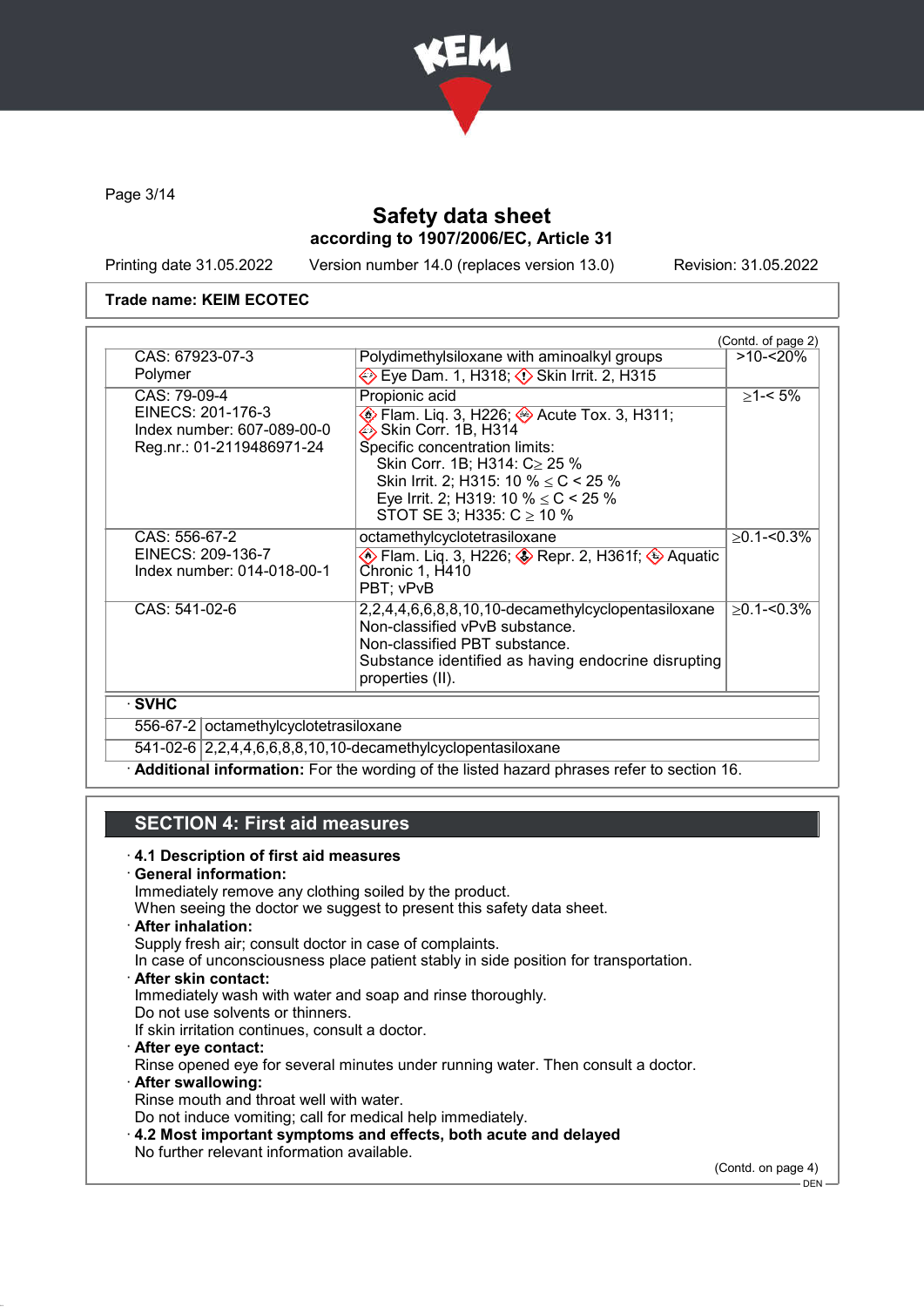

Page 4/14

# Safety data sheet according to 1907/2006/EC, Article 31

Printing date 31.05.2022 Version number 14.0 (replaces version 13.0) Revision: 31.05.2022

#### Trade name: KEIM ECOTEC

(Contd. of page 3)

#### · 4.3 Indication of any immediate medical attention and special treatment needed No further relevant information available.

### SECTION 5: Firefighting measures

· 5.1 Extinguishing media

- · Suitable extinguishing agents: Extinguishing powder, alcohol resistant foam, CO2, sand.
- · For safety reasons unsuitable extinguishing agents: Water with full jet
- · 5.2 Special hazards arising from the substance or mixture

In case of fire, the following can be released: carbon oxide (COx) Nitrogen oxides (NOx)

silicon dioxid (SiO2)

Under certain fire conditions, traces of other toxic gases cannot be excluded.

- · 5.3 Advice for firefighters
- · Specila protective equipment: Wear self-contained respiratory protective device.
- · Additional information In case of fire do not breathe smoke, fumes and vapours.

### SECTION 6: Accidental release measures

|  | $\cdot$ 6.1 Personal precautions, protective equipment and emergency procedures<br>Respect the protection rules (see section 7 a. 8).<br>Keep uninvolved people away.<br>Ensure adequate ventilation<br>Do not inhale fumes.<br>Avoid contact with skin and eyes.<br>Keep away from ignition sources.<br>Particular danger of slipping on leaked/spilled product.<br>6.2 Environmental precautions:<br>Do not allow product to reach soil, sewage system or any water course.<br>Inform respective authorities in case of seepage into water course or sewage system.<br>Follow local governmental rules and regulations.<br>6.3 Methods and material for containment and cleaning up:<br>Ensure adequate ventilation.<br>Danger of slipping!<br>Absorb with non-combustible liquid-binding material (sand, earth, diatomite, vermiculite).<br>Dispose of the material collected according to regulations.<br>Clear contaminated areas thoroughly.<br>6.4 Reference to other sections<br>See Section 7 for information on safe handling.<br>See Section 8 for information on personal protection equipment.<br>See Section 13 for disposal information. |  |
|--|---------------------------------------------------------------------------------------------------------------------------------------------------------------------------------------------------------------------------------------------------------------------------------------------------------------------------------------------------------------------------------------------------------------------------------------------------------------------------------------------------------------------------------------------------------------------------------------------------------------------------------------------------------------------------------------------------------------------------------------------------------------------------------------------------------------------------------------------------------------------------------------------------------------------------------------------------------------------------------------------------------------------------------------------------------------------------------------------------------------------------------------------------------|--|
|--|---------------------------------------------------------------------------------------------------------------------------------------------------------------------------------------------------------------------------------------------------------------------------------------------------------------------------------------------------------------------------------------------------------------------------------------------------------------------------------------------------------------------------------------------------------------------------------------------------------------------------------------------------------------------------------------------------------------------------------------------------------------------------------------------------------------------------------------------------------------------------------------------------------------------------------------------------------------------------------------------------------------------------------------------------------------------------------------------------------------------------------------------------------|--|

(Contd. on page 5)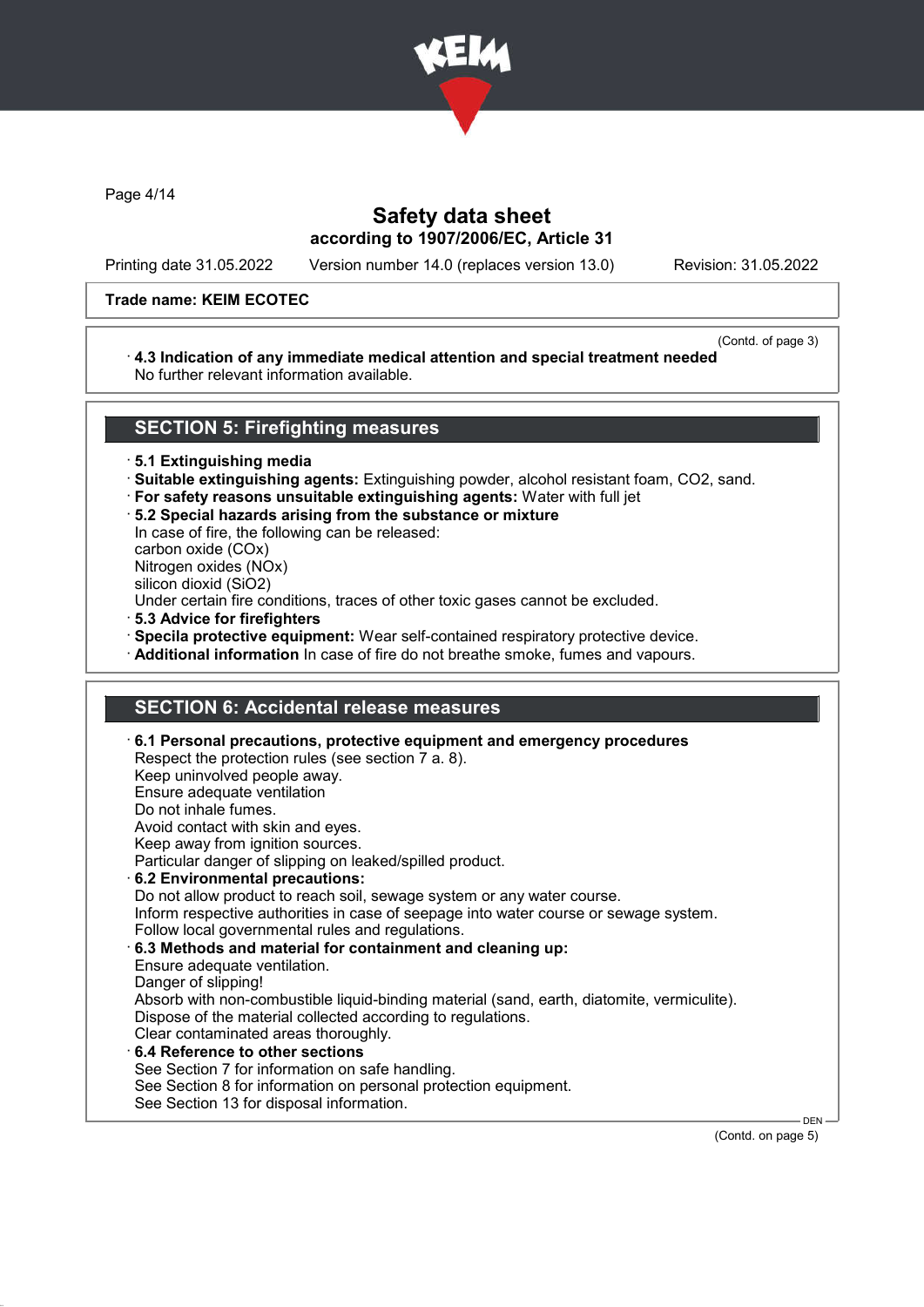

Page 5/14

# Safety data sheet according to 1907/2006/EC, Article 31

Printing date 31.05.2022 Version number 14.0 (replaces version 13.0) Revision: 31.05.2022

Trade name: KEIM ECOTEC

(Contd. of page 4)

# SECTION 7: Handling and storage

| · 7.1 Precautions for safe handling<br>Avoid contact with skin and eyes.<br>Keep receptacles tightly sealed.<br>Ensure good ventilation/exhaustion at the workplace.<br>Do not inhale aerosols.<br>See item 8 (8.2) for information about suitable protective equipment and technical precautions.<br>Respect the protection rules.<br>Information about fire - and explosion protection:<br>Keep ignition sources away - Do not smoke.<br>Protect against electrostatic charges.<br>Cool endangered receptacles with water spray. |
|------------------------------------------------------------------------------------------------------------------------------------------------------------------------------------------------------------------------------------------------------------------------------------------------------------------------------------------------------------------------------------------------------------------------------------------------------------------------------------------------------------------------------------|
| .7.2 Conditions for safe storage, including any incompatibilities                                                                                                                                                                                                                                                                                                                                                                                                                                                                  |
| · Storage:<br>Requirements to be met by storerooms and receptacles:<br>Keep in the original containers in a cool and dry place.<br>Store only in unopened original receptacles.<br>Information about storage in one common storage facility: Not required.<br>· Further information about storage conditions:                                                                                                                                                                                                                      |
| Store in a cool place.<br>Store in dry conditions.<br>Protect from frost.<br>Keep container tightly sealed.                                                                                                                                                                                                                                                                                                                                                                                                                        |
| Storage class: 3<br>· 7.3 Specific end use(s) No further relevant information available.                                                                                                                                                                                                                                                                                                                                                                                                                                           |
|                                                                                                                                                                                                                                                                                                                                                                                                                                                                                                                                    |
| <b>SECTION 8: Exposure controls/personal protection</b>                                                                                                                                                                                                                                                                                                                                                                                                                                                                            |
| 8.1 Control parameters                                                                                                                                                                                                                                                                                                                                                                                                                                                                                                             |
| Ingredients with limit values that require monitoring at the workplace:                                                                                                                                                                                                                                                                                                                                                                                                                                                            |
| 79-09-4 Propionic acid                                                                                                                                                                                                                                                                                                                                                                                                                                                                                                             |
| AGW (Germany) Long-term value: 31 mg/m <sup>3</sup> , 10 ppm<br>2(I); EU, DFG, Y                                                                                                                                                                                                                                                                                                                                                                                                                                                   |
| $\cdot$ DNELs                                                                                                                                                                                                                                                                                                                                                                                                                                                                                                                      |

### $355.04.2$  Ally divisible

|        | 35435-21-3 Alkyltriethoxysilane                           |                                                            |  |
|--------|-----------------------------------------------------------|------------------------------------------------------------|--|
| Oral   |                                                           | Long-term - systemic effects   9.5 mg/kg bw/day (consumer) |  |
|        | Acute - systemic effects                                  | 19 mg/kg/day (consumer)                                    |  |
| Dermal | Long-term - systemic effects   13.4 mg/kg bw/day (worker) |                                                            |  |
|        |                                                           | Long-term - systemic effects   9.5 mg/kg bw/day (consumer) |  |
|        | Acute - systemic effects                                  | 19 mg/kg/day (worker)                                      |  |
|        | Inhalative   Acute - systemic effects                     | $67.8$ mg/m <sup>3</sup> (consumer)                        |  |
|        | Long-term - systemic effects $45 \text{ mg/m}^3$ (worker) |                                                            |  |
|        |                                                           |                                                            |  |

(Contd. on page 6)

<sup>.&</sup>lt;br>- DEN -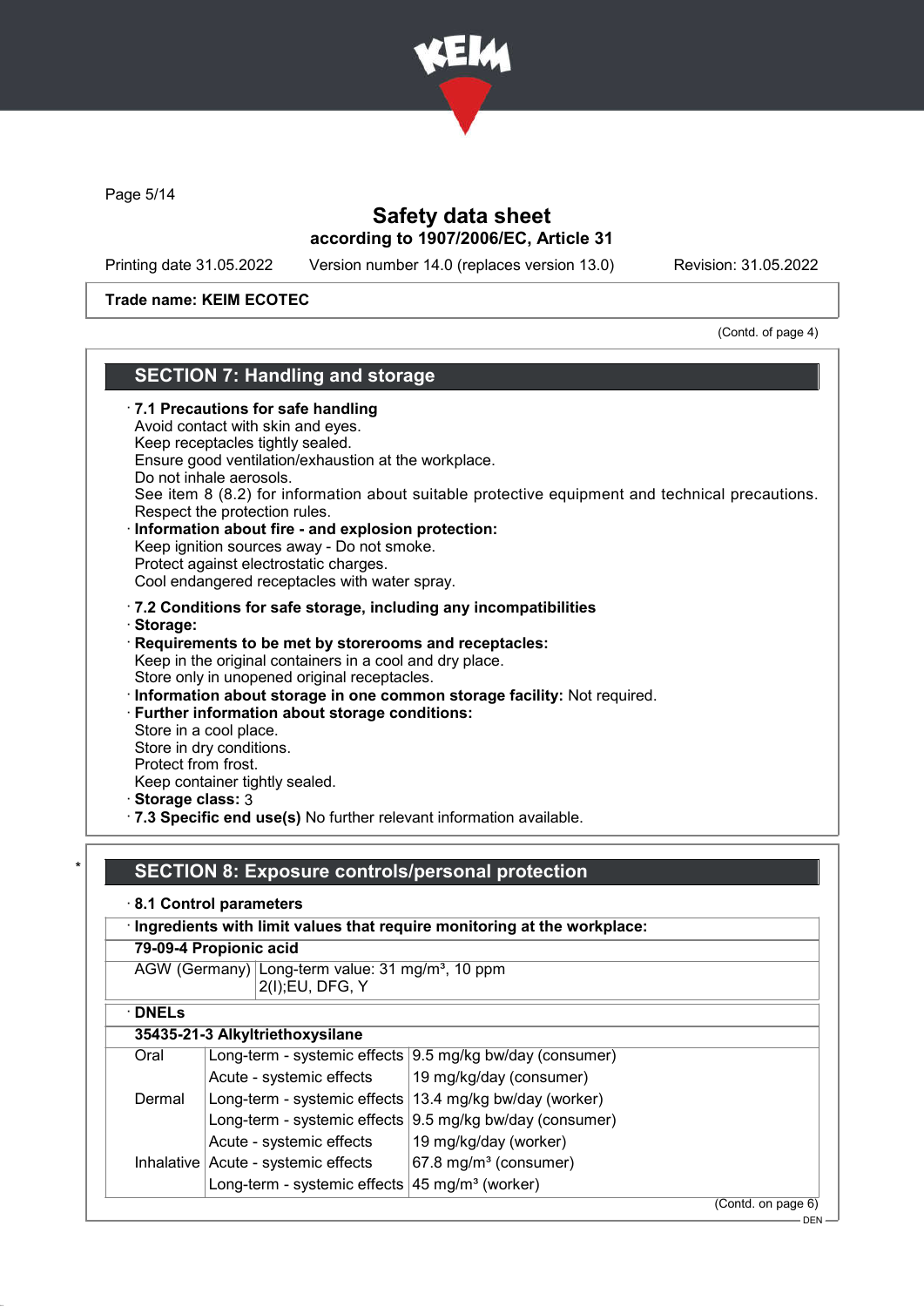

Page 6/14

# Safety data sheet according to 1907/2006/EC, Article 31

Printing date 31.05.2022 Version number 14.0 (replaces version 13.0) Revision: 31.05.2022

#### Trade name: KEIM ECOTEC

|                                                                           |                                                                                                                                                                                                                                                                                                                                                                                                                                                                                                                                                                                                                                                                        |                               | (Contd. of page 5)                         |
|---------------------------------------------------------------------------|------------------------------------------------------------------------------------------------------------------------------------------------------------------------------------------------------------------------------------------------------------------------------------------------------------------------------------------------------------------------------------------------------------------------------------------------------------------------------------------------------------------------------------------------------------------------------------------------------------------------------------------------------------------------|-------------------------------|--------------------------------------------|
|                                                                           | Long-term - systemic effects 11.3 mg/m <sup>3</sup> (consumer)                                                                                                                                                                                                                                                                                                                                                                                                                                                                                                                                                                                                         |                               |                                            |
|                                                                           | 79-09-4 Propionic acid                                                                                                                                                                                                                                                                                                                                                                                                                                                                                                                                                                                                                                                 |                               |                                            |
| Dermal                                                                    | Long-term - local effects                                                                                                                                                                                                                                                                                                                                                                                                                                                                                                                                                                                                                                              |                               | 0.26 mg/kg bw/day (worker)                 |
|                                                                           | Inhalative Acute - systemic effects                                                                                                                                                                                                                                                                                                                                                                                                                                                                                                                                                                                                                                    | 62 mg/m <sup>3</sup> (worker) |                                            |
|                                                                           | Acute - local effects                                                                                                                                                                                                                                                                                                                                                                                                                                                                                                                                                                                                                                                  | 62 mg/m <sup>3</sup> (worker) |                                            |
|                                                                           | Long-term - systemic effects                                                                                                                                                                                                                                                                                                                                                                                                                                                                                                                                                                                                                                           | 31 mg/m <sup>3</sup> (worker) |                                            |
|                                                                           | Long-term - local effects                                                                                                                                                                                                                                                                                                                                                                                                                                                                                                                                                                                                                                              | 31 mg/m <sup>3</sup> (worker) |                                            |
| · PNECs                                                                   |                                                                                                                                                                                                                                                                                                                                                                                                                                                                                                                                                                                                                                                                        |                               |                                            |
|                                                                           | 35435-21-3 Alkyltriethoxysilane                                                                                                                                                                                                                                                                                                                                                                                                                                                                                                                                                                                                                                        |                               |                                            |
|                                                                           | Aquatic compartment - freshwater                                                                                                                                                                                                                                                                                                                                                                                                                                                                                                                                                                                                                                       |                               | 0.64 mg/l (freshwater)                     |
|                                                                           | Aquatic compartment - marine water                                                                                                                                                                                                                                                                                                                                                                                                                                                                                                                                                                                                                                     |                               | 0.064 mg/l (marine water)                  |
|                                                                           | Aquatic compartment - water, intermittent releases $6.4$ mg/l (not specified)                                                                                                                                                                                                                                                                                                                                                                                                                                                                                                                                                                                          |                               |                                            |
|                                                                           | Aquatic compartment - sediment in freshwater                                                                                                                                                                                                                                                                                                                                                                                                                                                                                                                                                                                                                           |                               | 4.3 mg/kg sed dw (sediment fresh water)    |
|                                                                           | Aquatic compartment - sediment in marine water                                                                                                                                                                                                                                                                                                                                                                                                                                                                                                                                                                                                                         |                               | 0.43 mg/kg sed dw (sediment marine water)  |
|                                                                           | Terrestrial compartment - soil                                                                                                                                                                                                                                                                                                                                                                                                                                                                                                                                                                                                                                         |                               | 0.48 mg/kg dw (soil)                       |
|                                                                           | Sewage treatment plant                                                                                                                                                                                                                                                                                                                                                                                                                                                                                                                                                                                                                                                 |                               | 1 mg/l (sewage treatment plant)            |
|                                                                           | Oral secondary poisoning                                                                                                                                                                                                                                                                                                                                                                                                                                                                                                                                                                                                                                               |                               | 10 mg/kg food (not specified)              |
|                                                                           | 79-09-4 Propionic acid                                                                                                                                                                                                                                                                                                                                                                                                                                                                                                                                                                                                                                                 |                               |                                            |
|                                                                           | Aquatic compartment - freshwater                                                                                                                                                                                                                                                                                                                                                                                                                                                                                                                                                                                                                                       |                               | 0.5 mg/l (freshwater)                      |
|                                                                           | Aquatic compartment - marine water                                                                                                                                                                                                                                                                                                                                                                                                                                                                                                                                                                                                                                     |                               | 0.05 mg/l (marine water)                   |
|                                                                           | Aquatic compartment - water, intermittent releases                                                                                                                                                                                                                                                                                                                                                                                                                                                                                                                                                                                                                     |                               | 5 mg/l (not specified)                     |
|                                                                           | Aquatic compartment - sediment in freshwater                                                                                                                                                                                                                                                                                                                                                                                                                                                                                                                                                                                                                           |                               | 1.86 mg/kg sed dw (sediment fresh water)   |
|                                                                           | Aquatic compartment - sediment in marine water                                                                                                                                                                                                                                                                                                                                                                                                                                                                                                                                                                                                                         |                               | 0.186 mg/kg sed dw (sediment marine water) |
|                                                                           | Terrestrial compartment - soil                                                                                                                                                                                                                                                                                                                                                                                                                                                                                                                                                                                                                                         |                               | 0.1258 mg/kg dw (soil)                     |
|                                                                           | Sewage treatment plant                                                                                                                                                                                                                                                                                                                                                                                                                                                                                                                                                                                                                                                 |                               | 5 mg/l (sewage treatment plant)            |
| Combination filter A/P<br>· Material of gloves<br>suitable material e.g.: | Additional information: The lists valid during the making were used as basis.<br>8.2 Exposure controls<br>Individual protection measures, such as personal protective equipment<br>General protective and hygienic measures:<br>Keep away from foodstuffs, beverages and feed.<br>Immediately remove all soiled and contaminated clothing.<br>Wash hands before breaks and at the end of work.<br>Avoid contact with the eyes and skin.<br>Do not inhale aerosols.<br>Respiratory protection:<br>Respiratory protection in case of aerosol or mist formation.<br>In case of long or strong exposure: gas mask filter ABEK.<br><b>Hand protection Protective gloves</b> |                               |                                            |
| Butyl rubber, BR                                                          |                                                                                                                                                                                                                                                                                                                                                                                                                                                                                                                                                                                                                                                                        |                               | (Contd. on page 7)                         |

 $L_{\rm DEN}$   $-$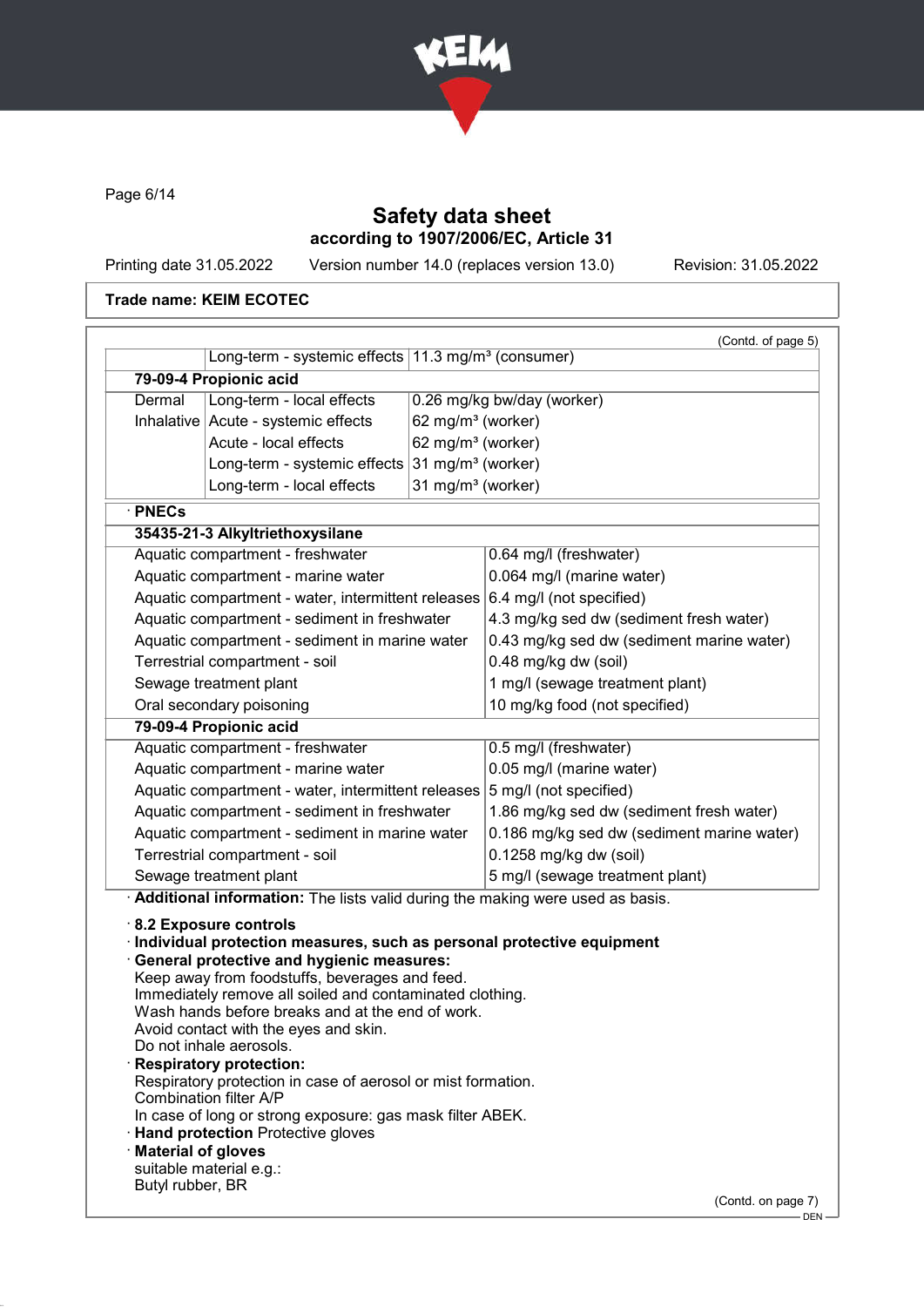

Page 7/14

# Safety data sheet according to 1907/2006/EC, Article 31

Printing date 31.05.2022 Version number 14.0 (replaces version 13.0) Revision: 31.05.2022

 $-\sin^{-1}$ 

#### Trade name: KEIM ECOTEC

|                                                                                                                                                      | (Contd. of page 6)                                                                                   |
|------------------------------------------------------------------------------------------------------------------------------------------------------|------------------------------------------------------------------------------------------------------|
| Recommended thickness of the material: $\geq 0.3$ mm                                                                                                 |                                                                                                      |
| Nitrile rubber, NBR                                                                                                                                  |                                                                                                      |
| Recommended thickness of the material: $\geq 0.4$ mm                                                                                                 |                                                                                                      |
|                                                                                                                                                      | The selection of the suitable gloves does not only depend on the material, but also on further marks |
|                                                                                                                                                      | of quality and varies from manufacturer to manufacturer. As the product is a preparation of several  |
|                                                                                                                                                      | substances, the resistance of the glove material can not be calculated in advance and has therefore  |
| to be checked prior to the application.                                                                                                              |                                                                                                      |
| Penetration time of glove material                                                                                                                   |                                                                                                      |
| Value for the permeation: level $\geq$ 3 (60 min)<br>The determined penetration times according to EN 16523-1:2015 are not performed under practical |                                                                                                      |
|                                                                                                                                                      | conditions. Therefore a maximum wearing time, which corresponds to 50% of the penetration time,      |
| is recommended.                                                                                                                                      |                                                                                                      |
|                                                                                                                                                      | The exact break trough time has to be found out by the manufacturer of the protective gloves and     |
| has to be observed.                                                                                                                                  |                                                                                                      |
| Eye/face protection Tightly sealed goggles                                                                                                           |                                                                                                      |
| · Body protection: Protective work clothing                                                                                                          |                                                                                                      |
| <b>Environmental exposure controls</b>                                                                                                               |                                                                                                      |
| See Section 12 and 6.2                                                                                                                               |                                                                                                      |
| No further relevant information available.                                                                                                           |                                                                                                      |
| <b>SECTION 9: Physical and chemical properties</b><br>9.1 Information on basic physical and chemical properties                                      |                                                                                                      |
| <b>General Information</b>                                                                                                                           |                                                                                                      |
| · Physical state                                                                                                                                     | <b>Fluid</b>                                                                                         |
| · Colour:                                                                                                                                            | Yellowish                                                                                            |
| · Odour:                                                                                                                                             | Weak, characteristic                                                                                 |
| · Odour threshold:                                                                                                                                   | Not determined                                                                                       |
| · Melting point/freezing point:                                                                                                                      | Not determined                                                                                       |
| Boiling point or initial boiling point and                                                                                                           |                                                                                                      |
| boiling range                                                                                                                                        | Not determined                                                                                       |
| · Flammability                                                                                                                                       | Not applicable                                                                                       |
| · Lower and upper explosion limit                                                                                                                    |                                                                                                      |
| · Lower:                                                                                                                                             | Not determined.                                                                                      |
| · Upper:                                                                                                                                             | Not determined                                                                                       |
| · Flash point:                                                                                                                                       | 25 °C (DIN 53213)                                                                                    |
| · Ignition temperature:                                                                                                                              | 265 °C                                                                                               |
| <b>Decomposition temperature:</b>                                                                                                                    | Not determined                                                                                       |
| pH at 25 °C                                                                                                                                          | 5-6 (100%)                                                                                           |
| · Viscosity:                                                                                                                                         |                                                                                                      |
| · Kinematic viscosity                                                                                                                                | Not determined                                                                                       |
| · Solubility                                                                                                                                         |                                                                                                      |
| · water:                                                                                                                                             | Fully miscible                                                                                       |
| · Partition coefficient n-octanol/water (log<br>value)                                                                                               | Not applicable                                                                                       |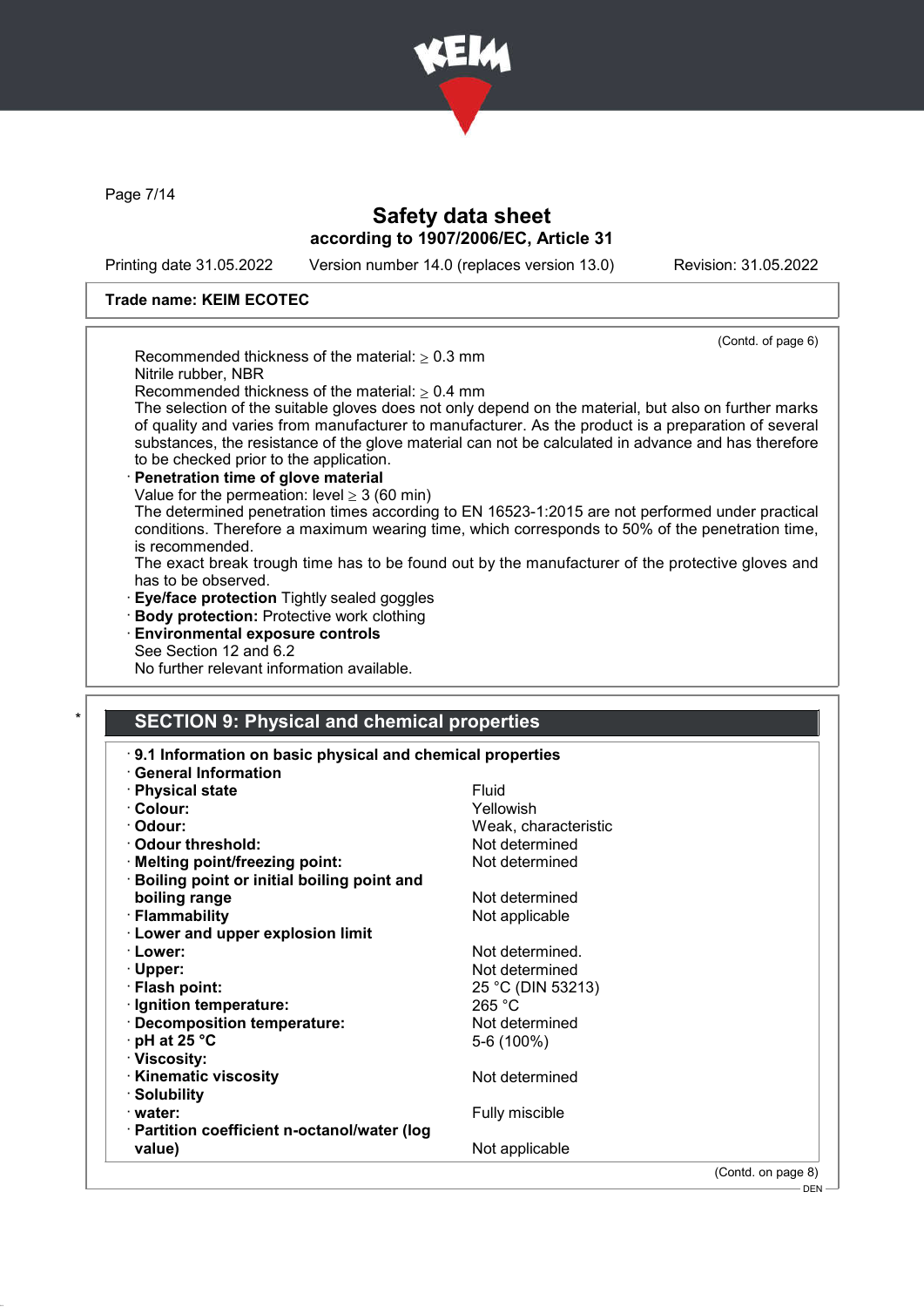

Page 8/14

# Safety data sheet according to 1907/2006/EC, Article 31

Printing date 31.05.2022 Version number 14.0 (replaces version 13.0) Revision: 31.05.2022

#### Trade name: KEIM ECOTEC

|                                                  | (Contd. of page 7)                                     |
|--------------------------------------------------|--------------------------------------------------------|
| · Vapour pressure:                               | (75°C) 311 hPa<br>(50 °C) 103 hPa                      |
| · Density and/or relative density                |                                                        |
| · Density at 20 °C:                              | $0.9 - 1*$ g/cm <sup>3</sup> (DIN 51757)               |
| · Relative density                               | $(25 °C) 0.9-1.0$                                      |
| · Vapour density                                 | Not applicable.                                        |
| · 9.2 Other information                          | Explosion limits for released ethanol: 3,5 - 15%       |
|                                                  |                                                        |
|                                                  | (V).<br>* The values are for freshly produced material |
|                                                  | and may change with the time.                          |
| · Appearance:                                    |                                                        |
| · Form:                                          | Fluid                                                  |
| · Important information on protection of health  |                                                        |
| and environment, and on safety.                  |                                                        |
| · Auto-ignition temperature:                     | Product is not selfigniting.                           |
| <b>Explosive properties:</b>                     | Product is not explosive. However, the formation       |
|                                                  | of explosive air/vapour mixtures is possible.          |
|                                                  | II B                                                   |
| Change in condition                              |                                                        |
| <b>Evaporation rate</b>                          | Not applicable                                         |
| · Information with regard to physical hazard     |                                                        |
| classes                                          |                                                        |
| · Explosives                                     | Void                                                   |
| · Flammable gases                                | Void                                                   |
| · Aerosols                                       | Void                                                   |
| · Oxidising gases                                | Void                                                   |
| · Gases under pressure                           | Void                                                   |
| · Flammable liquids                              | Flammable liquid and vapour.                           |
| · Flammable solids                               | Void                                                   |
| · Self-reactive substances and mixtures          | Void                                                   |
| · Pyrophoric liquids                             | Void                                                   |
| · Pyrophoric solids                              | Void                                                   |
| · Self-heating substances and mixtures           | Void                                                   |
| · Substances and mixtures, which emit            |                                                        |
| flammable gases in contact with water            | Void                                                   |
| <b>Oxidising liquids</b>                         | Void                                                   |
| · Oxidising solids                               | Void                                                   |
| · Organic peroxides                              | Void                                                   |
|                                                  | Void                                                   |
| Corrosive to metals<br>· Desensitised explosives | Void                                                   |

# SECTION 10: Stability and reactivity

· 10.1 Reactivity No further relevant information available.

DEN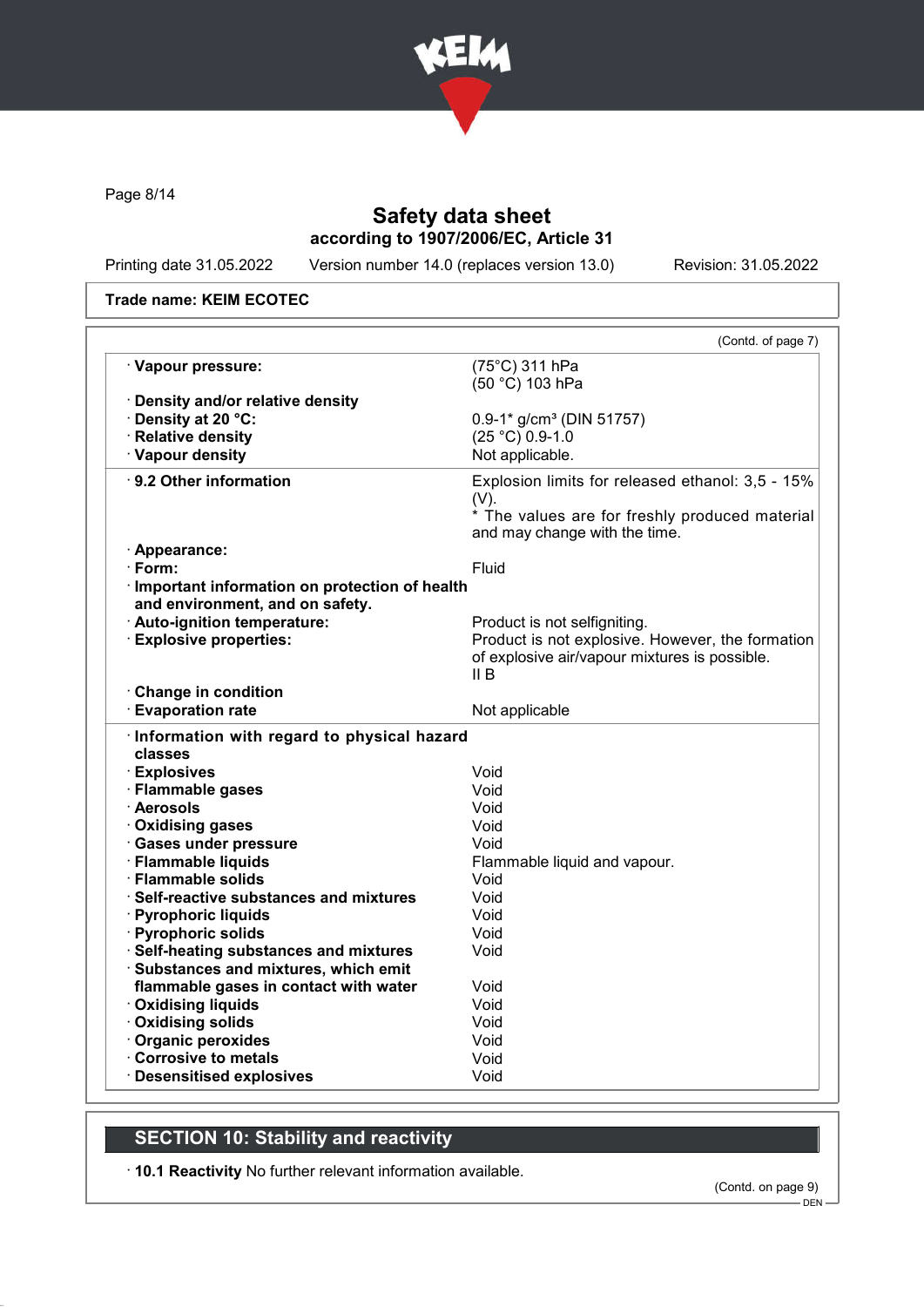

Page 9/14

### Safety data sheet according to 1907/2006/EC, Article 31

Printing date 31.05.2022 Version number 14.0 (replaces version 13.0) Revision: 31.05.2022

(Contd. of page 8)

#### Trade name: KEIM ECOTEC

- · 10.2 Chemical stability Stable under normal conditions of storage and use.
- · Thermal decomposition / conditions to be avoided:
- No decomposition if used according to specifications.
- · 10.3 Possibility of hazardous reactions
- Reacts slowly with: water. The reaction is the formation of: ethanol. This leads to a reduction of the flash point.
- · 10.4 Conditions to avoid No further relevant information available.
- · 10.5 Incompatible materials: No further relevant information available.
- · 10.6 Hazardous decomposition products:

In case of fire, the following can be released: Carbon oxides (COx) Nitrogen oxides (NOx) silicon dioxid (SiO2) Harmful vapours No hazardous decomposition products if stored and handled as prescribed.

# **SECTION 11: Toxicological information**

· 11.1 Information on hazard classes as defined in Regulation (EC) No 1272/2008

Acute toxicity Based on available data, the classification criteria are not met.

#### · LD/LC50 values relevant for classification:

In animal experiments with similar products, there was no evidence of a specific hazard from aerosol inhalation. However, inhalation of respirable aerosol should be avoided.

| Oral   | LD50 | $ >2,000$ mg/kg (rat)                                          |
|--------|------|----------------------------------------------------------------|
| Dermal | LD50 | $ >2,000$ mg/kg (rat)                                          |
|        |      | Inhalative   LC50/4 h   > 0.72 mg/l / Aerosol (rat) (Analogie) |

#### 35435-21-3 Alkyltriethoxysilane

| Oral   | LD50         | >2,000 mg/kg (rat) (OECD 423)                                   |
|--------|--------------|-----------------------------------------------------------------|
| Dermal | LD50         | 52,000 mg/kg (rat) (OECD 402)                                   |
|        |              | Inhalative $ LC50/4 h $ > 11.2 mg/l (rat) (OECD 403)<br>Aerosol |
|        | <b>NOAEL</b> | $\geq$ 1,000 mg/kg (rat) (Analogie)                             |

· Skin corrosion/irritation

not irritating on rabbit

Frequent persistent contact with the skin may cause skin irritation.

· Serious eye damage/irritation Causes serious eye damage.

- · during inhalation: Irritant effect possible.
- · during swallowing: Irritant effect possible
- · Respiratory or skin sensitisation Based on available data, the classification criteria are not met.
- · Germ cell mutagenicity Based on available data, the classification criteria are not met.
- · Carcinogenicity Based on available data, the classification criteria are not met.
- · Reproductive toxicity Based on available data, the classification criteria are not met.
- · STOT-single exposure Based on available data, the classification criteria are not met.

· STOT-repeated exposure Based on available data, the classification criteria are not met.

(Contd. on page 10)

 $-$  DEN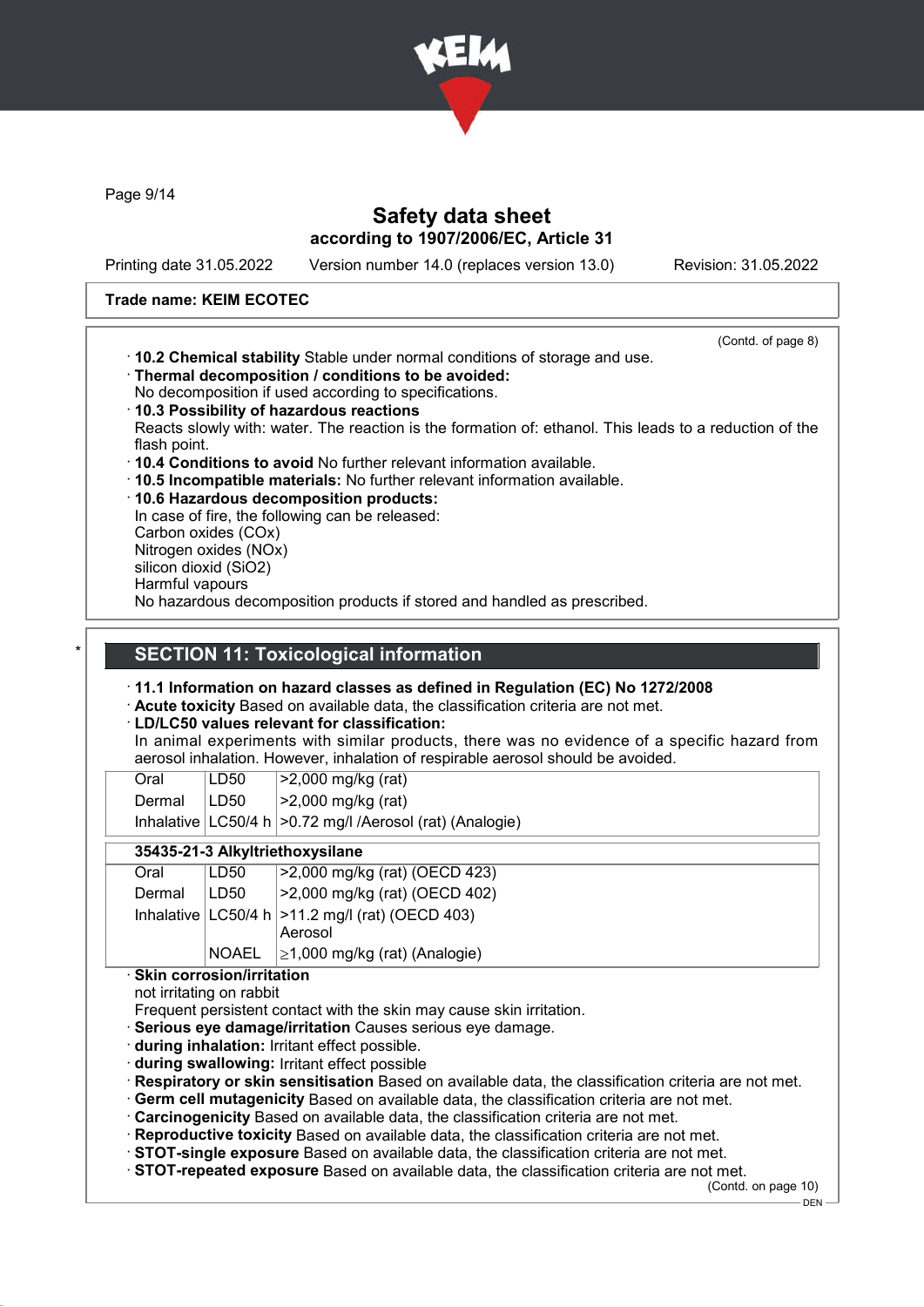

Page 10/14

### Safety data sheet according to 1907/2006/EC, Article 31

Printing date 31.05.2022 Version number 14.0 (replaces version 13.0) Revision: 31.05.2022

#### Trade name: KEIM ECOTEC

|                                                                                     | (Contd. of page 9) |
|-------------------------------------------------------------------------------------|--------------------|
| Aspiration hazard Based on available data, the classification criteria are not met. |                    |
| Other information (about experimental toxicology):                                  |                    |

Experimental analysis are not available.

The product was not tested. The statements on toxicology have been derived from the properties of the individual components.

- · Subacute to chronic toxicity:
- · CMR effects (carcinogenity, mutagenicity and toxicity for reproduction) Not applicable
- · 11.2 Information on other hazards

#### · Endocrine disrupting properties

556-67-2 octamethylcyclotetrasiloxane List II, III

541-02-6 2,2,4,4,6,6,8,8,10,10-decamethylcyclopentasiloxane List II

# **SECTION 12: Ecological information**

#### · 12.1 Toxicity

· Aquatic toxicity:

No test data are available for the total product. D4 is an unavoidable impurity in silicone polymer production and leads to adverse effects on aquatic organisms under laboratory conditions. It could be shown experimentally that, taking into account the silicone/water partition equilibrium, no concentration can be reached in water from a polysiloxane matrix containing up to 3% D4 that would lead to effects in an OECD chronic ecotoxicity test. Accordingly, up to this limit, D4 does not contribute to a hazard from silicone polymers.

#### 35435-21-3 Alkyltriethoxysilane

 $NOEC$  32 mg/l (daphnia) (21d)

EC 50/3h  $|>100$  mg/l (sewage sludge)

LC 50/96 h  $>100$  mg/l (fish) (OECD 203)

#### · 12.2 Persistence and degradability Moderately /partly biodegradable

- · 12.3 Bioaccumulative potential Non significant accumulation in organisms
- · 12.4 Mobility in soil No further relevant information available.

#### · 12.5 Results of PBT and vPvB assessment

· PBT:

556-67-2 octamethylcyclotetrasiloxane

541-02-6 2,2,4,4,6,6,8,8,10,10-decamethylcyclopentasiloxane

#### · vPvB:

556-67-2 octamethylcyclotetrasiloxane

541-02-6 2,2,4,4,6,6,8,8,10,10-decamethylcyclopentasiloxane

#### · 12.6 Endocrine disrupting properties

For information on endocrine disrupting properties see section 11.

(Contd. on page 11)

DEN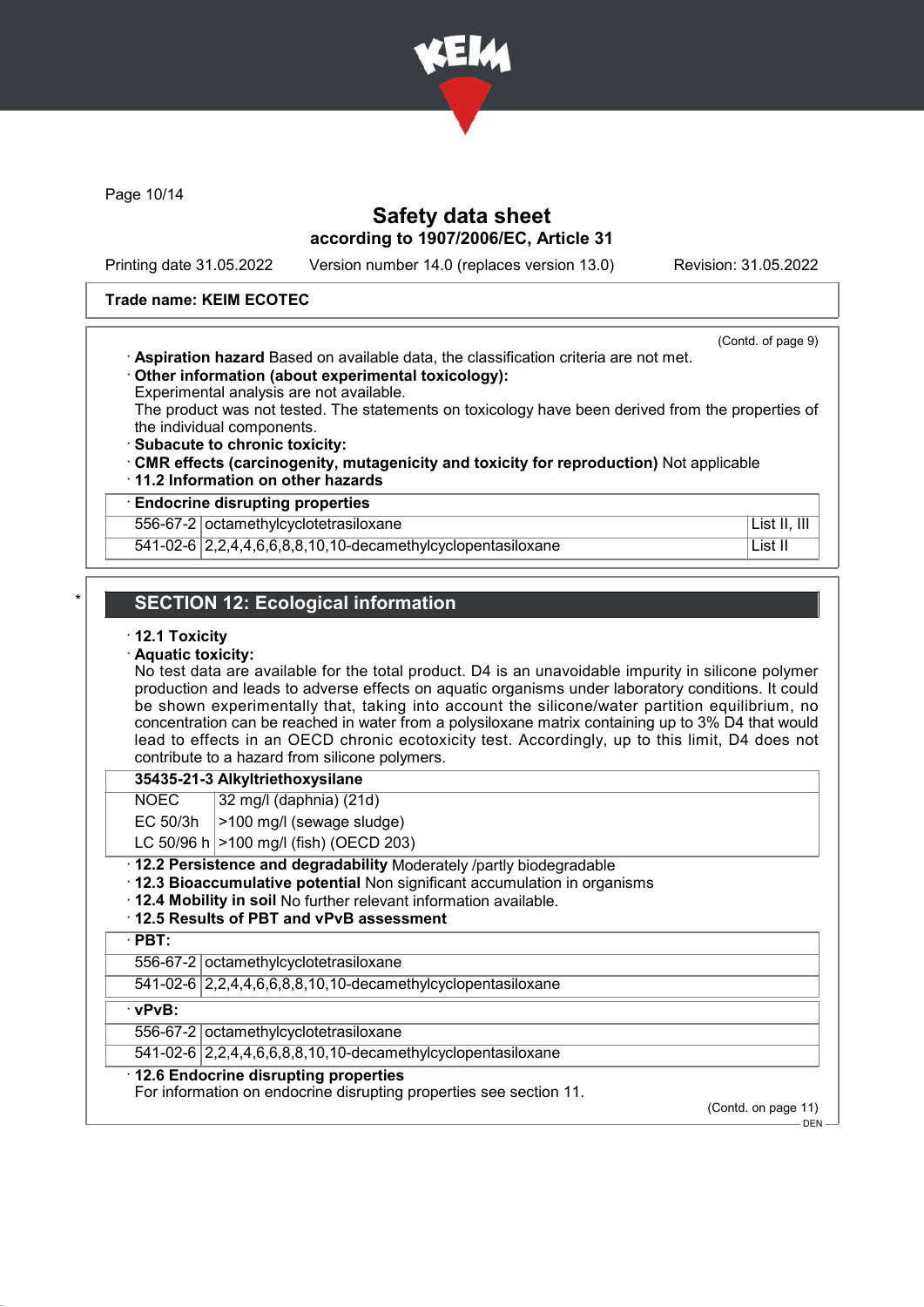

Page 11/14

### Safety data sheet according to 1907/2006/EC, Article 31

Printing date 31.05.2022 Version number 14.0 (replaces version 13.0) Revision: 31.05.2022

#### Trade name: KEIM ECOTEC

(Contd. of page 10)

DEN

- · 12.7 Other adverse effects
- · Additional ecological information:
- · AOX-indication:

Due to the substance of content which do not include organic jointed halogens, the product can not take influence on the AOX-load of the waste water.

· According to the formulation contains the following heavy metals and compounds from the EU guideline NO. 2006/11/EC:

According to our current data base the product does not consist of any heavy metals or substances of EU-directives 76/464/EWG.

#### General notes:

At present there are no ecotoxicological assessments.

The statements on ecotoxicology have been derived from the properties of the individual components.

Do not allow product to reach ground water, water course or sewage system.

Water hazard class 2 (German Regulation) (Self-assessment): hazardous for water

### **SECTION 13: Disposal considerations**

#### · 13.1 Waste treatment methods

**Recommendation** 

Must not be disposed with household garbage. Do not allow product to reach sewage system. Disposal must be made according to official regulations.

#### · European waste catalogue

07 02 16<sup>\*</sup> waste containing hazardous silicones

- · Uncleaned packaging:
- · Recommendation: Disposal must be made according to official regulations.
- · Recommended cleansing agents: Water, if necessary with cleansing agents.

# SECTION 14: Transport information · 14.1 UN number or ID number · ADR, IMDG, IATA UN1993 · 14.2 UN proper shipping name · ADR 1 9 9 3 F L A M M A B L E L I Q U I D , N . O . S . (Alkyltriethoxysilane), special provision 640E · IMDG, IATA FLAMMABLE LIQUID, N.O.S. (Alkyltriethoxysilane) (Contd. on page 12)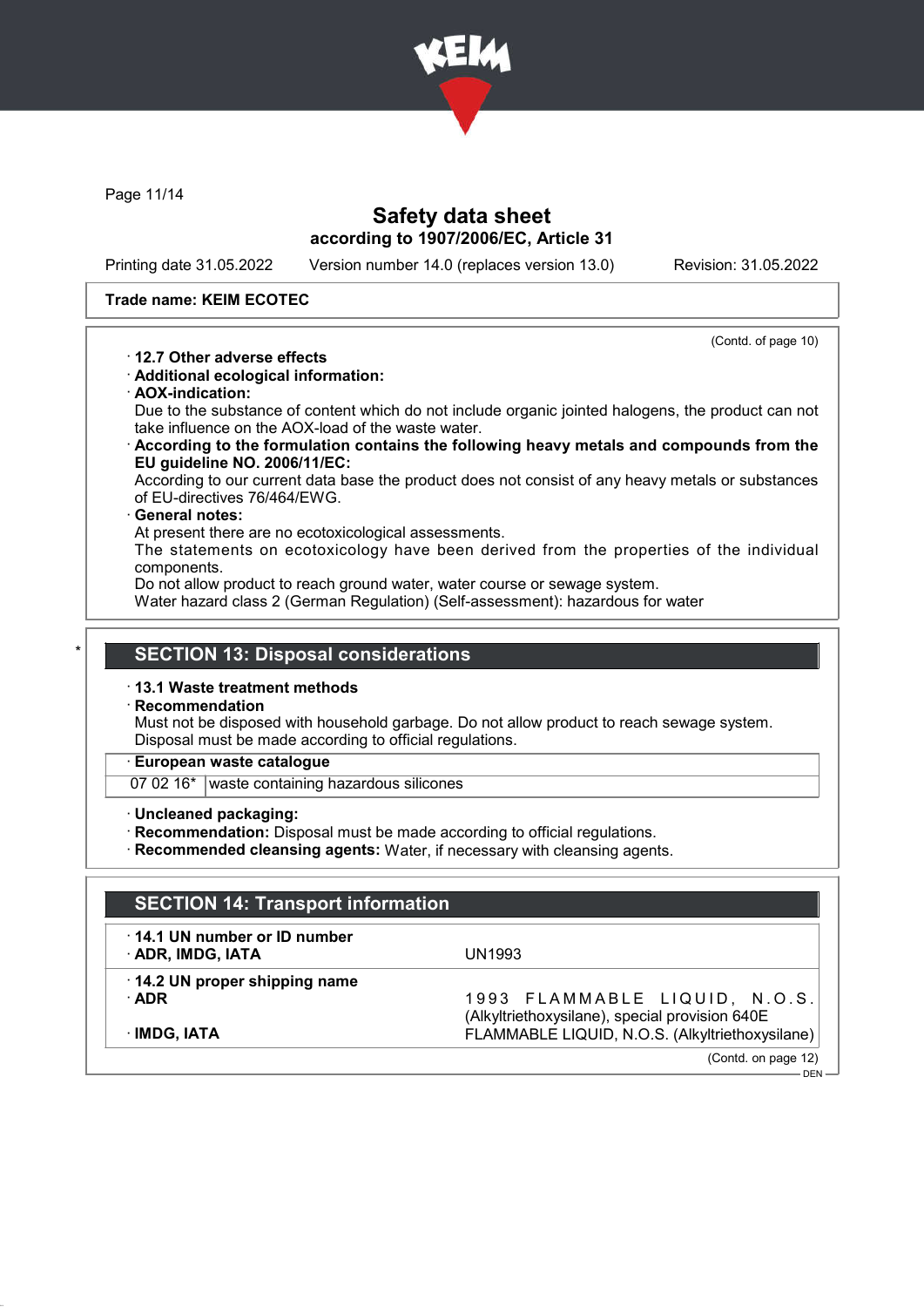

Page 12/14

# Safety data sheet according to 1907/2006/EC, Article 31

Printing date 31.05.2022 Version number 14.0 (replaces version 13.0) Revision: 31.05.2022

Trade name: KEIM ECOTEC

|                                                                   | (Contd. of page 11)                                                                                     |
|-------------------------------------------------------------------|---------------------------------------------------------------------------------------------------------|
| · 14.3 Transport hazard class(es)                                 |                                                                                                         |
| · ADR, IMDG, IATA                                                 |                                                                                                         |
|                                                                   |                                                                                                         |
| · Class                                                           | 3 Flammable liquids.                                                                                    |
| · Label                                                           | 3                                                                                                       |
| 14.4 Packing group                                                |                                                                                                         |
| · ADR, IMDG, IATA                                                 | Ш                                                                                                       |
| ⋅14.5 Environmental hazards:                                      |                                                                                                         |
| · Marine pollutant:                                               | <b>No</b>                                                                                               |
| 14.6 Special precautions for user                                 | Warning: Flammable liquids.                                                                             |
| · Hazard identification number (Kemler code): 30<br>· EMS Number: | $F-E, S-E$                                                                                              |
| · Stowage Category                                                | A                                                                                                       |
| 14.7 Maritime transport in bulk according to                      |                                                                                                         |
| <b>IMO instruments</b>                                            | Not applicable                                                                                          |
| · Transport/Additional information:                               |                                                                                                         |
| $\cdot$ ADR                                                       |                                                                                                         |
| · Limited quantities (LQ)                                         | 5L                                                                                                      |
| <b>Excepted quantities (EQ)</b>                                   | Code: E1                                                                                                |
|                                                                   | Maximum net quantity per inner packaging: 30 ml                                                         |
|                                                                   | Maximum net quantity per outer packaging: 1000<br>ml                                                    |
| · Transport category                                              | 3                                                                                                       |
| · Tunnel restriction code                                         | D/E                                                                                                     |
| ∙IMDG                                                             |                                                                                                         |
| · Limited quantities (LQ)                                         | 5L                                                                                                      |
| <b>Excepted quantities (EQ)</b>                                   | Code: E1                                                                                                |
|                                                                   | Maximum net quantity per inner packaging: 30 ml<br>Maximum net quantity per outer packaging: 1000<br>ml |
| · UN "Model Regulation":                                          | UN 1993 FLAMMABLE LIQUID, N.O.S., SPECIAL                                                               |
|                                                                   | PROVISION 640E (ALKYLTRIETHOXYSILANE),<br>$3,$ III                                                      |
|                                                                   |                                                                                                         |

(Contd. on page 13)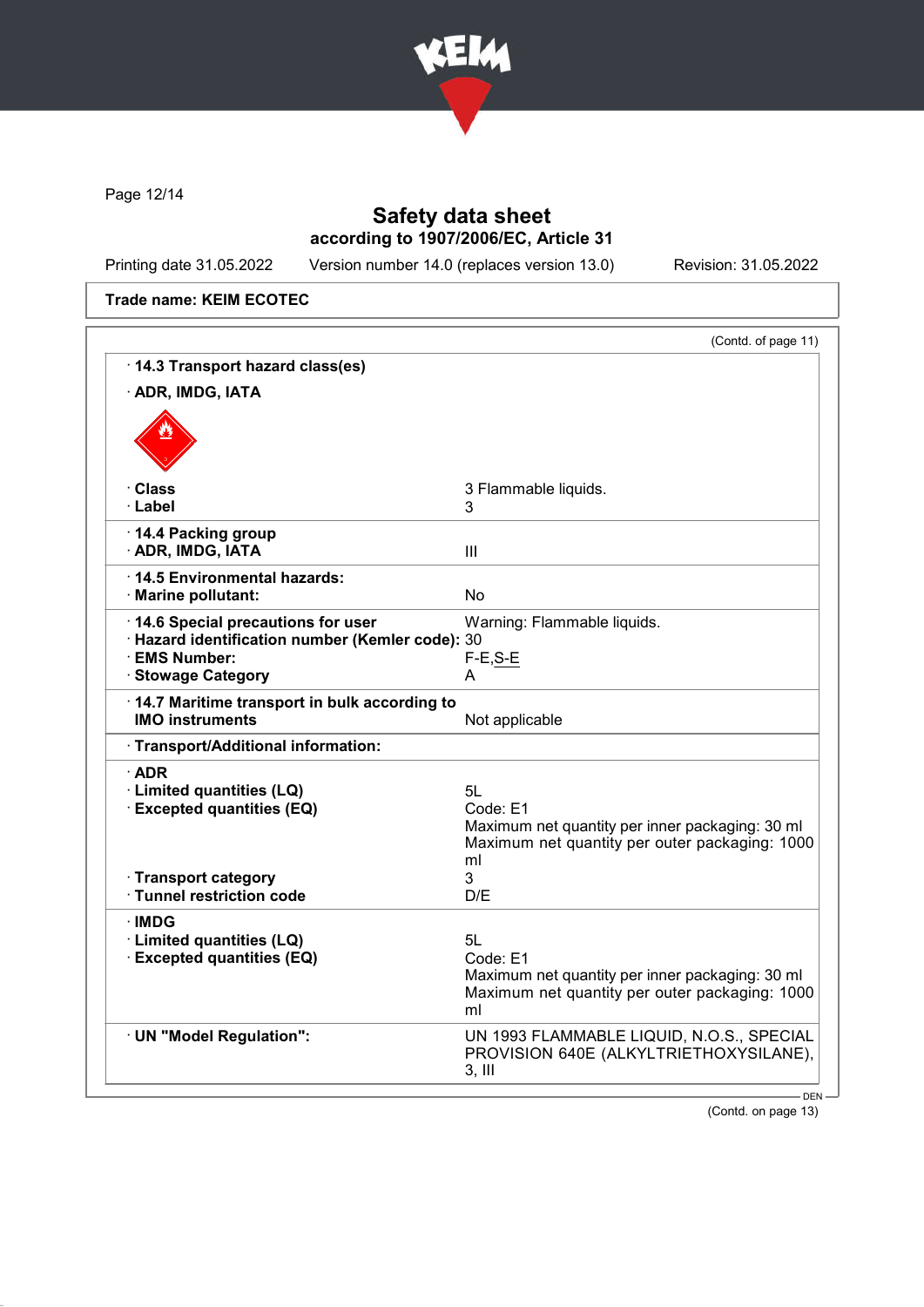

Page 13/14

### Safety data sheet according to 1907/2006/EC, Article 31

Printing date 31.05.2022 Version number 14.0 (replaces version 13.0) Revision: 31.05.2022

Trade name: KEIM ECOTEC

(Contd. of page 12)

# **SECTION 15: Regulatory information**

· 15.1 Safety, health and environmental regulations/legislation specific for the substance or mixture · Labelling according to Regulation (EC) No 1272/2008 For information on labelling please refer to section 2 of this document. · Directive 2012/18/EU · Named dangerous substances - ANNEX I None of the ingredients is listed. · Seveso category P5c FLAMMABLE LIQUIDS · Qualifying quantity (tonnes) for the application of lower-tier requirements 5.000 t · Qualifying quantity (tonnes) for the application of upper-tier requirements 50.000 t · LIST OF SUBSTANCES SUBJECT TO AUTHORISATION (ANNEX XIV) None of the ingredients is listed. DIRECTIVE 2011/65/EU on the restriction of the use of certain hazardous substances in electrical and electronic equipment – Annex II None of the ingredients is listed. · REGULATION (EU) 2019/1148 Annex I - RESTRICTED EXPLOSIVES PRECURSORS (Upper limit value for the purpose of licensing under Article 5(3)) None of the ingredients is listed. Annex II - REPORTABLE EXPLOSIVES PRECURSORS None of the ingredients is listed. · Regulation (EC) No 273/2004 on drug precursors None of the ingredients is listed. Regulation (EC) No 111/2005 laying down rules for the monitoring of trade between the Community and third countries in drug precursors None of the ingredients is listed. · National regulations: · Information about limitation of use: Employment restrictions concerning juveniles must be observed. Employment restrictions concerning pregnant and lactating women must be observed. · Waterhazard class: Water hazard class 2 (Self-assessment): hazardous for water. · Other regulations, limitations and prohibitive regulations Please note: TRGS 200 (Germany) TRGS 500 (Germany)

TRGS 510 (Germany)

TRGS 900 (Germany)

#### Substances of very high concern (SVHC) according to REACH, Article 57

556-67-2 octamethylcyclotetrasiloxane

541-02-6 2,2,4,4,6,6,8,8,10,10-decamethylcyclopentasiloxane

(Contd. on page 14)

DEN